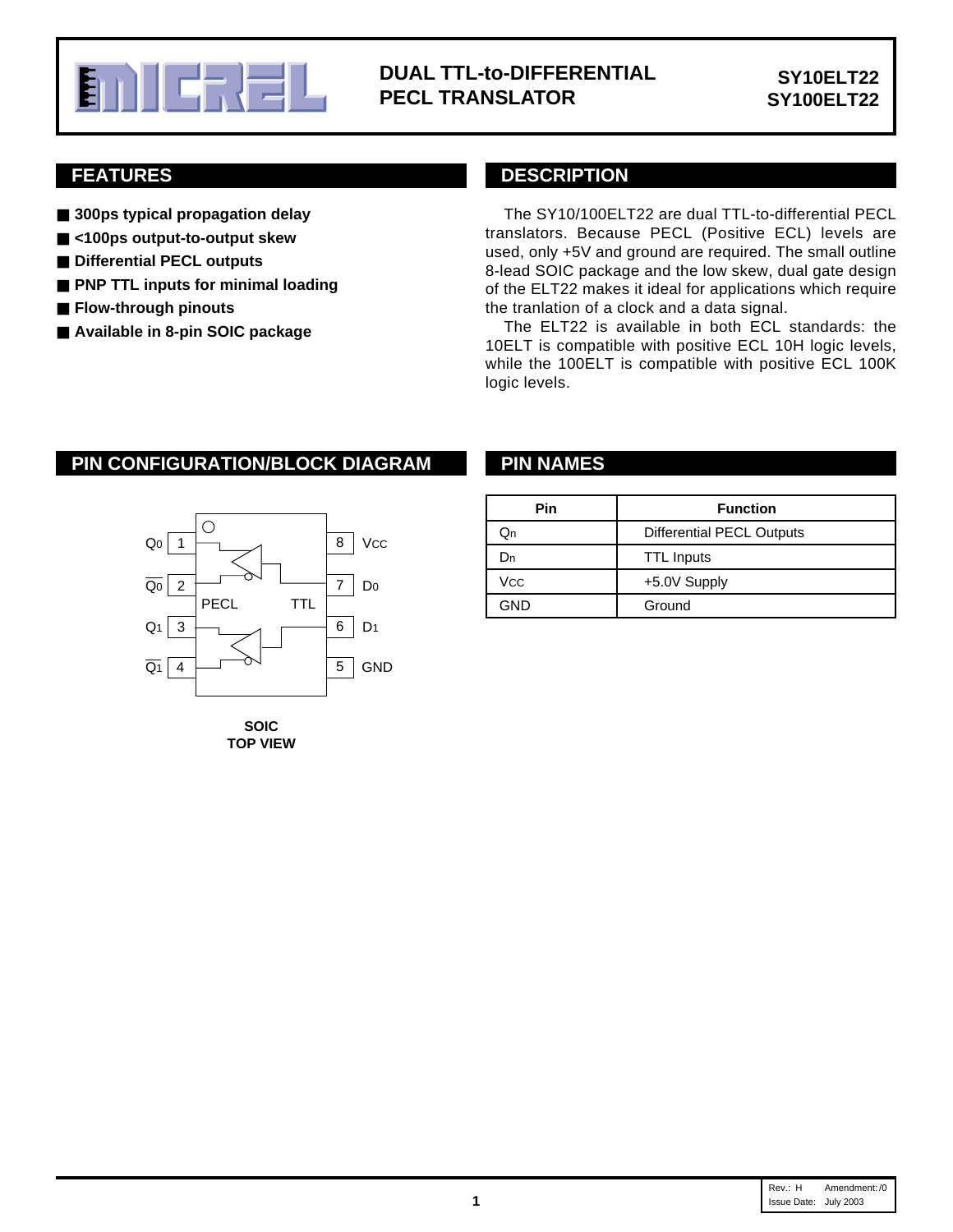# **ABSOLUTE MAXIMUM RATINGS(1)**

| <b>Symbol</b> | <b>Paramter</b>                                       | Value            | Unit        |
|---------------|-------------------------------------------------------|------------------|-------------|
| <b>Vcc</b>    | Power Supply Voltage                                  | $-0.5$ to $+7.0$ | V           |
| V١            | <b>TTL Input Voltage</b>                              | $-0.5$ to Vcc    | V           |
| Iı            | <b>TTL Input Current</b>                              | $-30$ to $+5.0$  | mA          |
| <b>IOUT</b>   | <b>PECL Output Current</b><br>— Continuous<br>— Surge | 50<br>100        | mA          |
| Tstore        | Storage Temperature                                   | $-65$ to $+150$  | $^{\circ}C$ |
| TA            | <b>Operating Temperature</b>                          | $-40$ to $+85$   | $^{\circ}C$ |
| ESD           | Mil Std. 883 Human<br>Body Model, All Pins            | >1.5k            |             |

#### **NOTE:**

1. Permanent device damage may occur if ABSOLUTE MAXIMUM RATINGS are exceeded. This is a stress rating only and functional operation is not implied at conditions other than those detailed in the operational sections of this data sheet. Exposure to ABSOLUTE MAXIMUM RATlNG conditions for extended periods may affect device reliability.

## **DC ELECTRICAL CHARACTERISTICS(1)**

#### $VCC = VCC$  (Min.) to  $VCC$  (Max.)

|                                                                                                             |                             | $\top$ A = -40°C   TA = 0°C   TA = +25°C   TA = +85°C |       |  |                                  |  |    |  |               |    |                  |
|-------------------------------------------------------------------------------------------------------------|-----------------------------|-------------------------------------------------------|-------|--|----------------------------------|--|----|--|---------------|----|------------------|
| Symbol                                                                                                      | <b>Parameter</b>            | Min.                                                  | Max.l |  | Min.   Max.   Min.   Max.   Min. |  |    |  | l Max. I Unit |    | <b>Condition</b> |
| Icc                                                                                                         | <b>Power Supply Current</b> |                                                       | 30    |  | 30                               |  | 30 |  | 30            | mA |                  |
| Note 1.<br>100ELT22 Series: +4.2V to +5.5V.<br>Parametric values specified at:<br>5 volt Power Supply Range |                             |                                                       |       |  |                                  |  |    |  |               |    |                  |

10ELT22 Series +4.75V to +5.5V.

## **AC ELECTRICAL CHARACTERISTICS(1)**

 $VCC = VCC$  (Min.) to  $VCC$  (Max.)

|              |                                               | $TA = -40^{\circ}C$ |      | $Ta = 0^{\circ}C$ |        | Ta = +25°C   Ta = +85°C |        |      |        |      |                           |
|--------------|-----------------------------------------------|---------------------|------|-------------------|--------|-------------------------|--------|------|--------|------|---------------------------|
| Symbol       | <b>Parameter</b>                              | Min.                | Max. | Min.              | l Max. | Min.                    | l Max. | Min. | l Max. | Unit | <b>Condition</b>          |
| tPLH<br>tPHL | Propagation Delay to Output D,<br>ENECL/ENTTL | 100                 | 600  | 100               | 600    | 100                     | 600    | 100  | 600    | DS   | $50\Omega$ to Vcc $-2.0V$ |
| tr<br>tf     | <b>Output Rise/Fall Time</b><br>20% to 80%    | 200                 | 500  | 200               | 500    | 200                     | 500    | 200  | 500    | DS   | $50\Omega$ to Vcc $-2.0V$ |
| tskpp        | Part-to-Part Skew <sup>(2)</sup>              |                     | 500  |                   | 500    |                         | 500    |      | 500    | DS   | $50\Omega$ to Vcc $-2.0V$ |
| tskew        | Within-Device Skew $(2,3)$                    |                     | 100  |                   | 100    |                         | 100    |      | 100    | DS   | $50\Omega$ to Vcc $-2.0V$ |

Note 1. Parametric values specified at: 5 volt Power Supply Range 100ELT22 Series: +4.2V to +5.5V.

10ELT22 Series +4.75V to +5.5V.

**Note 2.** Guaranteed, but not tested.

**Note 3.** Same transition @common VCC levels.

### **TRUTH TABLE**

| Open |  |
|------|--|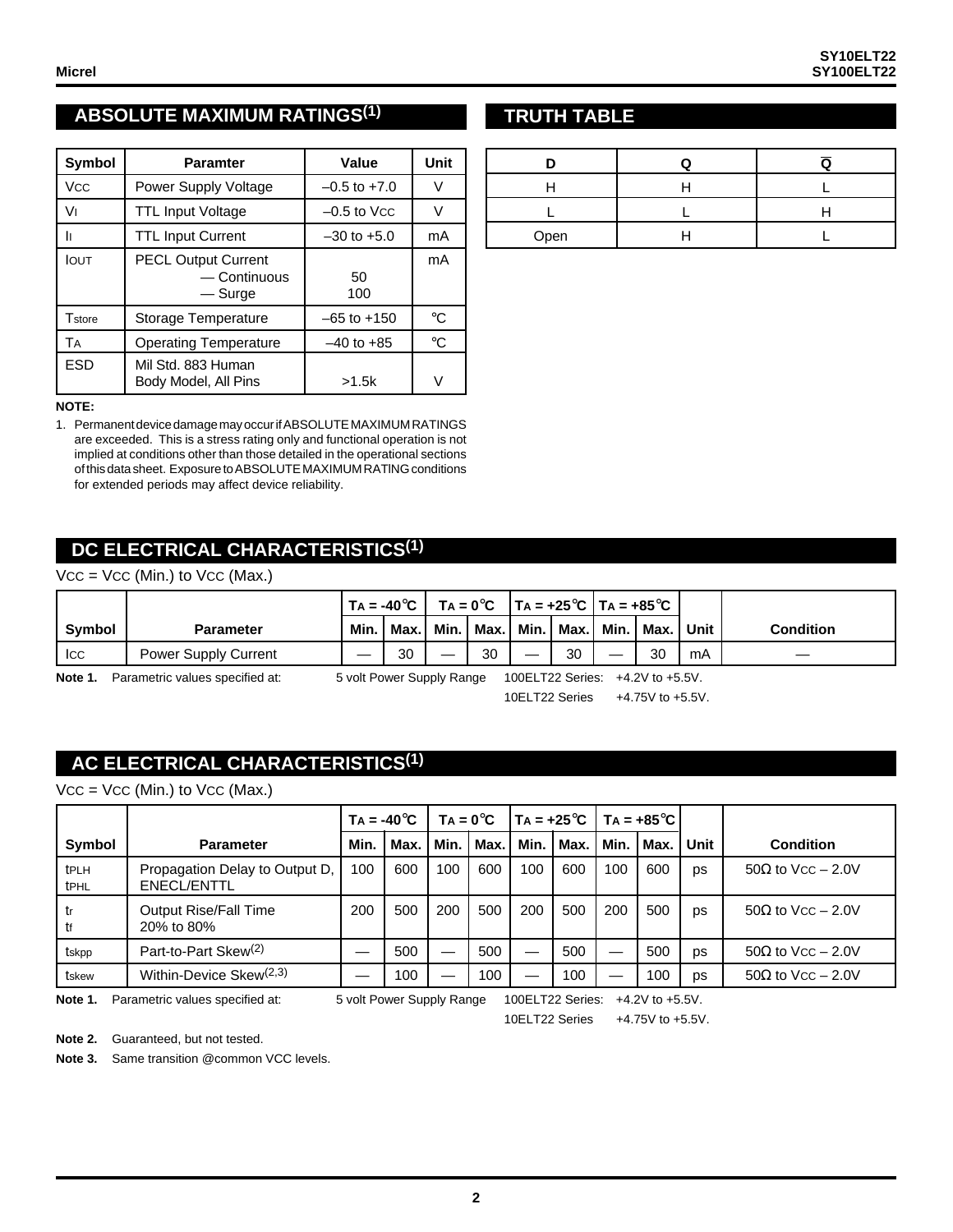# **TTL DC ELECTRICAL CHARACTERISTICS(1)**

 $VCC = VCC$  (Min.) to  $VCC$  (Max.)

|                       |                     |      | $Ta = -40^{\circ}C$ |        | $TA = 0^{\circ}C$ |      | $TA = +25^{\circ}C$ |      | $TA = +85^{\circ}C$ |        |                                |
|-----------------------|---------------------|------|---------------------|--------|-------------------|------|---------------------|------|---------------------|--------|--------------------------------|
| Symbol                | <b>Parameter</b>    | Min. | Max.                | Min.   | Max.              | Min. | Max.                | Min. | Max.                | Unit   | <b>Condition</b>               |
| <b>V<sub>IH</sub></b> | Input HIGH Voltage  | 2.0  |                     | 2.0    |                   | 2.0  |                     | 2.0  |                     | v      |                                |
| VIL                   | Input LOW Voltage   |      | 0.8                 | —      | 0.8               |      | 0.8                 |      | 0.8                 | $\vee$ |                                |
| IІн                   | Input HIGH Current  |      | 20<br>100           | —<br>— | 20<br>100         | —    | 20<br>100           |      | 20<br>100           | μA     | $V_{IN} = 2.7V$<br>$VIN = VCC$ |
| - IIL                 | Input LOW Current   |      | $-0.2$              |        | $-0.2$            |      | $-0.2$              |      | $-0.2$              | mA     | $V_{IN} = 0.5V$                |
| <b>V<sub>IK</sub></b> | Input Clamp Voltage |      | $-1.2$              |        | $-1.2$            | —    | $-1.2$              |      | $-1.2$              |        | $\text{lin} = -18 \text{mA}$   |

Note 1. Parametric values specified at: 5 volt Power Supply Range 100ELT22 Series: +4.2V to +5.5V.

10ELT22 Series +4.75V to +5.5V.

## **PECL DC ELECTRICAL CHARACTERISTICS(1)**

|        |                                                       | $Ta = -40^{\circ}C$ |      | $TA = 0^{\circ}C$ |              |      | Ta = +25°C   |              |      | $TA = +85^{\circ}C$ |              |         |              |      |
|--------|-------------------------------------------------------|---------------------|------|-------------------|--------------|------|--------------|--------------|------|---------------------|--------------|---------|--------------|------|
| Symbol | <b>Parameter</b>                                      | Min.                | Typ. | Max.              | Min.         | Typ. | Max.         | Min.         | Typ. | Max.                | Min.         | Typ.    | Max.         | Unit |
| VOH    | Output HIGH Voltage <sup>(2)</sup><br>10ELT<br>100ELT | 3920<br>3915        |      | 4110<br>4120      | 3980<br>3975 | —    | 4160<br>4120 | 4020<br>3975 |      | 4190<br>4120        | 4090<br>3975 | –       | 4280<br>4120 | mV   |
| Vol    | Output LOW Voltage <sup>(2)</sup><br>10ELT<br>100ELT  | 3050<br>3170        |      | 3350<br>3445      | 3050<br>3190 |      | 3370<br>3380 | 3050<br>3190 |      | 3370<br>3380        | 3050<br>3190 | __<br>– | 3405<br>3380 | mV   |

 $VCC = VCC$  (Min.) to  $VCC$  (Max.)

Note 1. Parametric values specified at: 5 volt Power Supply Range 100ELT22 Series: +4.2V to +5.5V.

10ELT22 Series +4.75V to +5.5V.

**Note 2.** These values are for  $V_{CC} = 5.0V$ . Level Specifications will vary 1:1 with  $V_{CC}$ .

#### **PRODUCT ORDERING CODE**

| Ordering<br>Code  | Package<br><b>Type</b> | <b>Operating</b><br>Range | <b>Marking</b><br>Code |
|-------------------|------------------------|---------------------------|------------------------|
| SY10ELT22ZC       | $Z8-1$                 | Commercial                | HEL22                  |
| SY10ELT22ZCTR(1)  | $Z8-1$                 | Commercial                | HEL22                  |
| SY100ELT22ZC      | $Z8-1$                 | Commercial                | XEL <sub>22</sub>      |
| SY100ELT22ZCTR(1) | $Z8-1$                 | Commercial                | <b>XFL22</b>           |

| Ordering<br>Code           | Package<br><b>Type</b> | <b>Operating</b><br>Range | <b>Marking</b><br>Code |
|----------------------------|------------------------|---------------------------|------------------------|
| SY10ELT22ZI <sup>(2)</sup> | $Z8-1$                 | Industrial                | HEL22                  |
| SY10ELT22ZITR(1, 2)        | $Z8-1$                 | Industrial                | HEL22                  |
| SY100ELT22ZI(1)            | $Z8-1$                 | Industrial                | XEL <sub>22</sub>      |
| SY100ELT22ZITR(1, 2)       | $Z8-1$                 | Industrial                | <b>XFL22</b>           |

**Note 1.** Tape and Reel.

**Note 2.** Recommended for new designs.